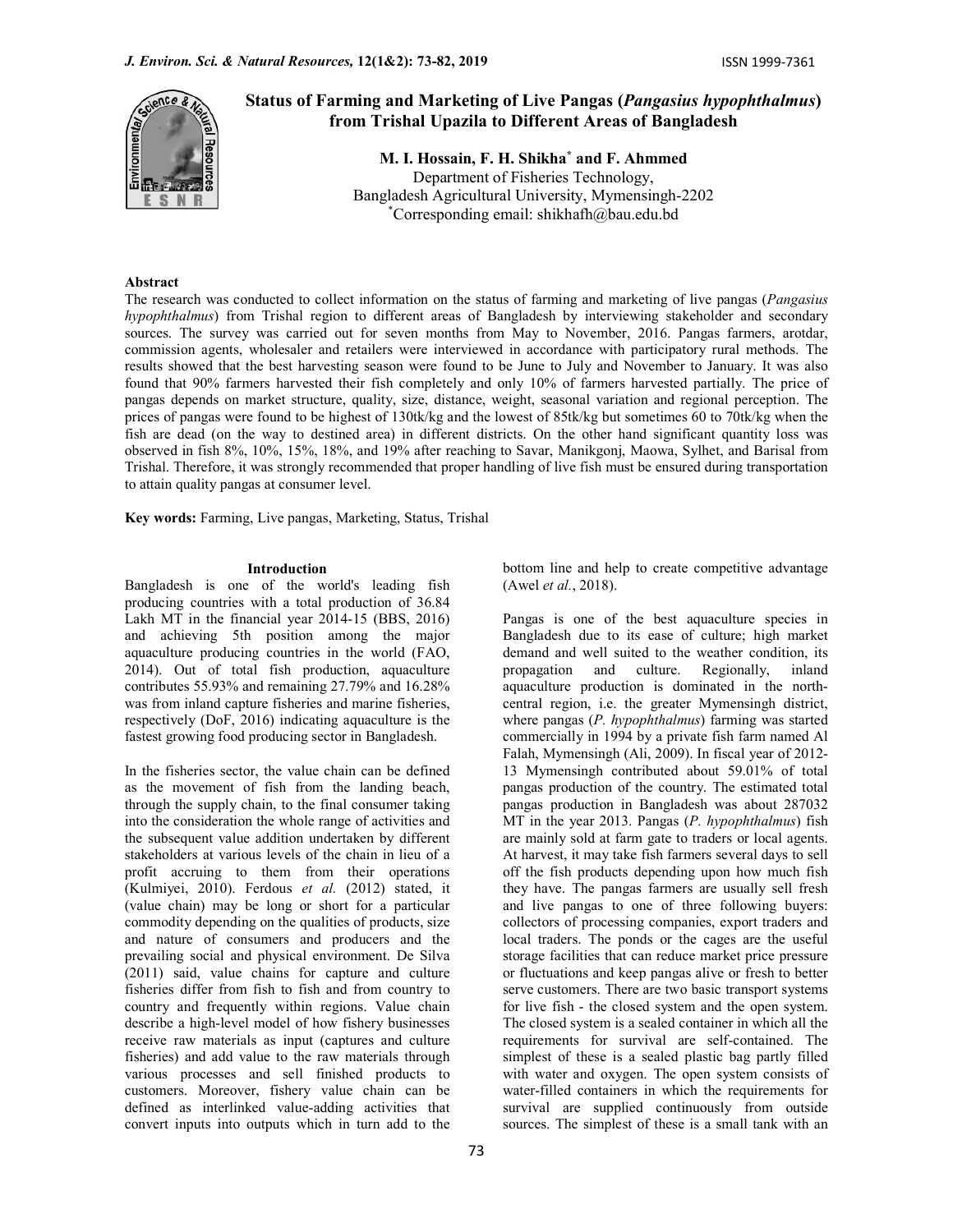aerator stone. For sustainable live transportation of pangas with proper value chain and fair trade issues, development of pangas transportation system is essential. Pangas production can be increased through scientific method but without good transportation system the benefit of fish culture will not be realized. So, proper emphasis should be given to improve the existing pangas transportation system as both are interrelated and closely associated with each other. Considering the importance of pangas transportation, the present study was undertaken to understand the existing pangas (P. hypophthalmus) transportation systems andto know the pangas marketing channel/supply chain.

## Materials and Methods

The present study was based on market survey, obtaining information through a sample survey among fish traders, fish farmers, operators (middlemen) and consumers. The method of collecting data and sample depends on much consideration, such as the nature of research problem, time, constraints, availability of funds etc.

Though there are various methods of collecting field level data, the survey method was chosen in the present study because it was thought to be more advantageous. To overcome some shortcomings of this method, several visits were made to collect data in the study area and the questions were asked in such a manner that the interviewers could answer from the memory. The survey was carried out for 6 months from May to November 2016, Singair (Manikgonj), Savar (Dhaka), Maowa (Munshigonj), Sylhet, Rasulpur fish landing centre (Barisal) (Figure 1).The study had been undertaken and completed according to the following order of methodology (Figure 2).



Fig. 1. Map of study areas in Bangladesh

#### Selection of the study area

Keeping in view the main objectives of the study, Trishal upazila under Mymensingh district was selected for study as Mymensingh is an important district for fish marketing due to its proximity to Dhaka, Barisal, Munshigonj, Manikgonj, Sylhet, Faridpur, Sirajgonj. It is also a famous district for pangas fish culture and associated activities. Closed water fish culture has been increased in recent years due to the activities made by Mymensingh Agricultural Extension Project (MAEP). In addition Mymensingh is important for fisheries sector for the presences of Bangladesh Fisheries Research Institute (BFRI) and Faculty of Fisheries, Bangladesh Agricultural University (BAU). Both organizations play vital role for technology invention, dissemination and giving logistic supports to the farmers in the fisheries sector.



Fig. 2. Design of the experiment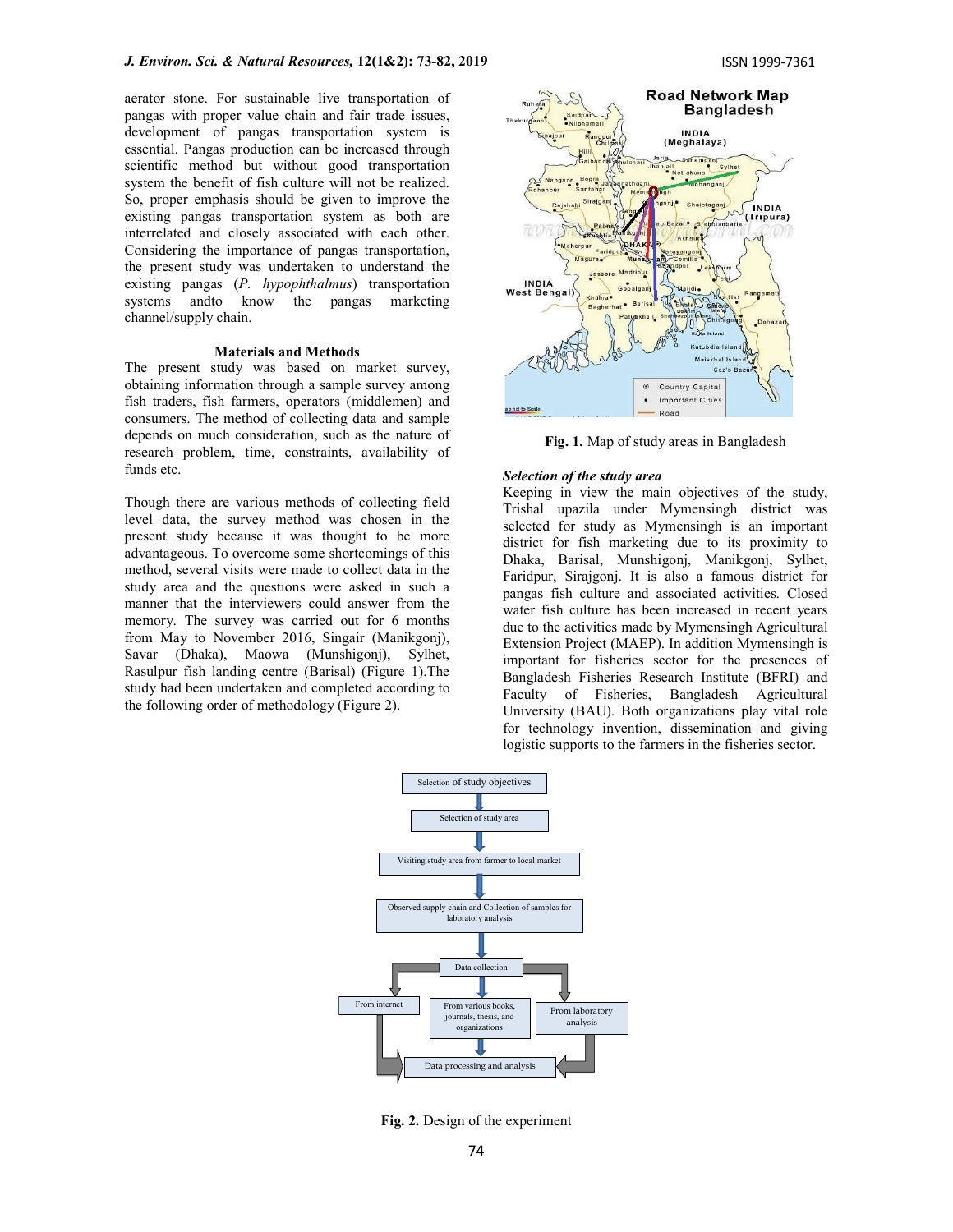# Target groups

In order to get a representative picture of the fish marketing system of Mymensingh the following, groups of the people were selected:

# Pangas farmer

Farmers in Trishal upazila under Mymensingh district culture pangas in their ponds, tanks, ditches etc. A few farmers are financially solvent who possesses own land as well as ponds but other have very little cash and almost all "Small and marginal" farmers are poor. They produce pangas two times a year (Plate 1). Farmers produce fish themselves by hired labors. Most of the fish farmers in Trishal upazila are highly dependent on middlemen or moneylenders who provide money and take the lion's share of total earning from pangas production (Hannan, 1988). They are in a chain of indebtedness to the moneylenders who prevent the farmers entangled to approaching commercial banks for credit, as the procedures to borrow money from the financial institute are too complex (Chandrasekera, 1994). Moneylenders have therefore, developed strong bonds with the fish farmers.



Plate 1. Activities in pangas farm before selling (a. harvesting system of fish from pond, b. carrying pangas for loading in truck, c. loading pangas in plastic barrel)

# Arotdar and Commission agent

Arotdar involves in pangas marketing and bring fish directly from farmer in farm. They carry these fish by plastic barrel and transport by own truck/rented truck from their selected commission agent. The payment of commission as remuneration for services rendered or products sold is a common way to reward sales people. Payments often are calculated on the basis of a percentage of the goods sold, a way for firms to solve the principal agent problem by attempting to realign employees' interests with those of the firm. Commission agent sell their product with limited profit.

#### **Wholesalers**

Wholesalers purchase the fish from pangas suppliers and paikers in bulk quantity. They are the professional fish traders. Usually most of the wholesalers run their business independently. They also purchase fishes from farmers or fishermen and sell in the wholesale market. They invest a big amount of capital for purchase of pangas for short period of time. They sell the fish in massive quantity to the retailers. They are very influential in the marketing network. Sometimes they act as money lenders and give credit to the paikers or fish supplier at a very high rate of interest. They also earn profit though buying and selling fish.

#### Retailers

The retailers buy pangas from the wholesale market for resale directly to ultimate consumers. They are the last link of intermediaries in the channel of pangas marketing. They also buy fishes from commission agents (middleman) through open auction and sell them to consumers ultimately. The function of retailer is to procure supplies and display them in front of consumers at times convenient for them. Very often retailers buy fishes of different type and categories depending on the species and size of the fish.

### **Transporters**

Transportation is essential for highly perishable commodities like fish. Adequate and efficient transportation is a cornerstone for the modern marketing system (Kohls and Uhl, 2005). In the study areas, the pangas farmers and intermediaries use various modes of transports such as van, rickshaw, truck, passenger bus, pick-up, nosimon, head load etc. to transfer product from the producing areas to the consumption center but mostly use truck from Trishal to different areas for transportation (Plate 1, 2 and 3). They have engaged in pangas transportation from farmers to aratdars, commission agents, traders in the local or town market.



Plate 2. Pangas transport system in local market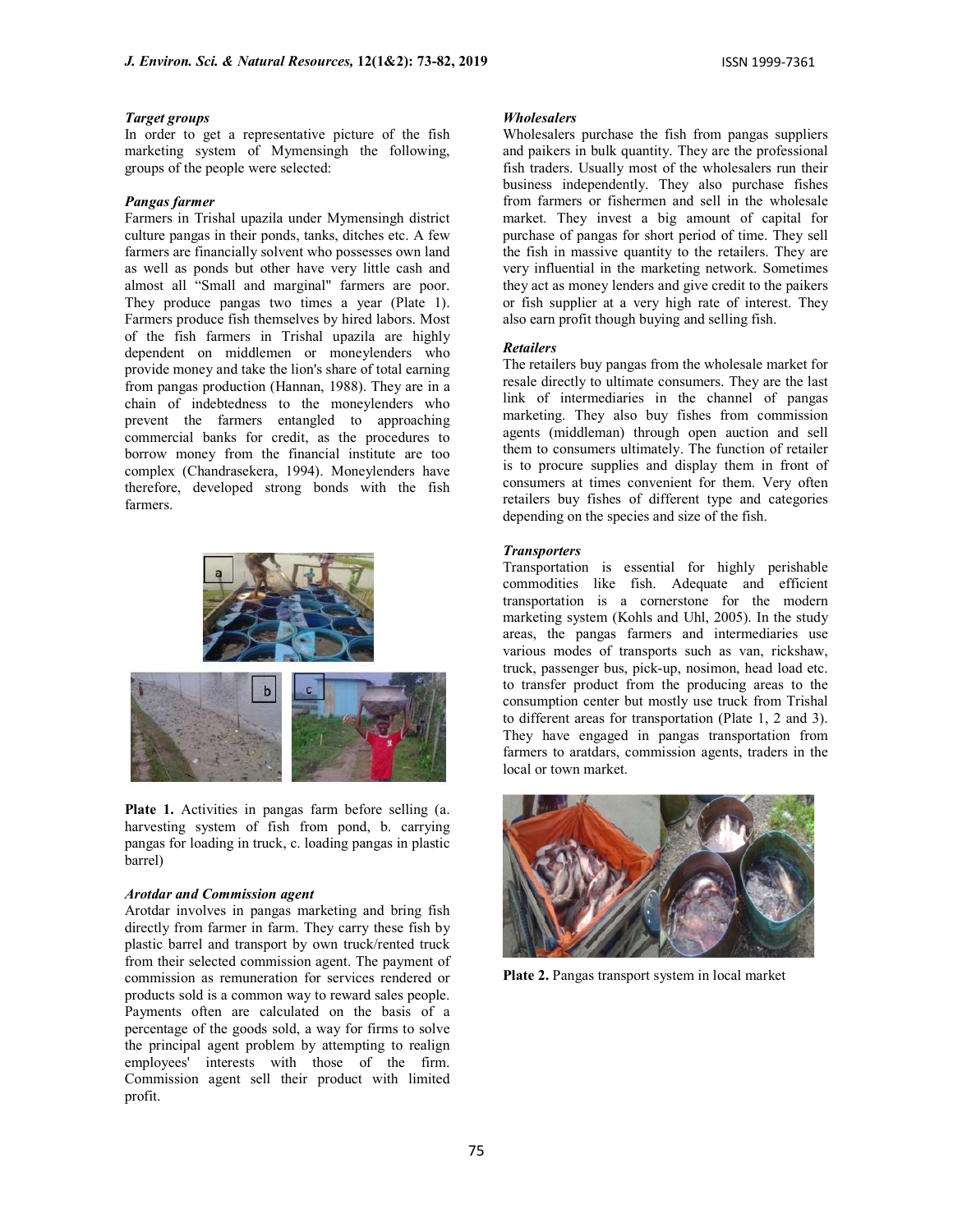

Plate 3. Unloading of pangas at Sylhet and Maowa



Plate 4.Selling system of pangas at commission agent



Plate 5. Interviewed with commission agent

# Consumers

Almost all the people of Bangladesh like fish as delicious food and it contributes about 63% of animal protein throughout the country (DoF, 2003). Generally the entire domestic production of fish is consumed fresh or iced (Plate 4). Limited amount of fish are smoked and dried. Restaurants and hotels also buy fresh and iced fish, but most of the fish is consumed directly by the households.

### Sample size and sampling techniques

In this study, purposive sampling techniques were used for selecting the sample. Total sample size of the study was 40 (Table 1), selected samples consisted of 8 pangas from farmers, 8 pangas from commission agent, 8 pangas from wholesaler or paiker and 8 pangas from local market. The intermediaries dealing with pangas marketing were categorized into two groups, namely wholesalers and retailers.

|  | Table 1. Sample size (no. of pangas) and data collection methods in the study area |  |
|--|------------------------------------------------------------------------------------|--|
|  |                                                                                    |  |

| Sampling<br>no. | Study area                                                     | Farmer<br>level | Commission<br>agent | Paiker or<br>Wholesaler | Local market<br>level |
|-----------------|----------------------------------------------------------------|-----------------|---------------------|-------------------------|-----------------------|
| 1.              | Porabari, Trishal to Singair, Manikgonj                        | 2               |                     | 2                       |                       |
|                 | Konabari, Trishal to Hemayetpur, Savar                         | 2               | 2                   | $\mathfrak{D}$          |                       |
| 3.              | Konabari, Trishal to Mawoa, Munshigonj                         | 2               |                     | $\mathfrak{D}$          |                       |
| 4.              | Konabari, Trishal to Kazirbazar, Sylhet                        | 2               | ↑                   |                         |                       |
| 5.              | Porabari, Trishal to Rasulpur fish landing<br>centre (Barisal) | 2               | 2                   | $\mathfrak{D}$          |                       |

#### Problems encountered during data collection

Some problems were faced during data collection such as; traders were busy in trading and unwilling to talk. Some traders thought that the researchers to be the government official of tax or other department and feared to talk. In addition, language problems or use of local terminologies, data in local units and some traders want something in cash or kind for giving interviews. However, the problems were overcome by the researcher through given extra attention and more discussion on rapport buildup (Plate 5). Clarifications of local terminologies and local units were obtained

from key informants and local units were converted later on. Most of the respondents had little concept about a research work and it was therefore, very difficult to explain the purpose of the study and to convince them. Most of the respondents were illiterate. Moreover, they had no previous idea about such study. They did not maintain any record of their business. It was therefore, a bit difficult for them to answer relevant questions from their memory by recall methods. Sometimes the selected respondents were not available at home and in such cases more than one visit were required to conduct a single interview.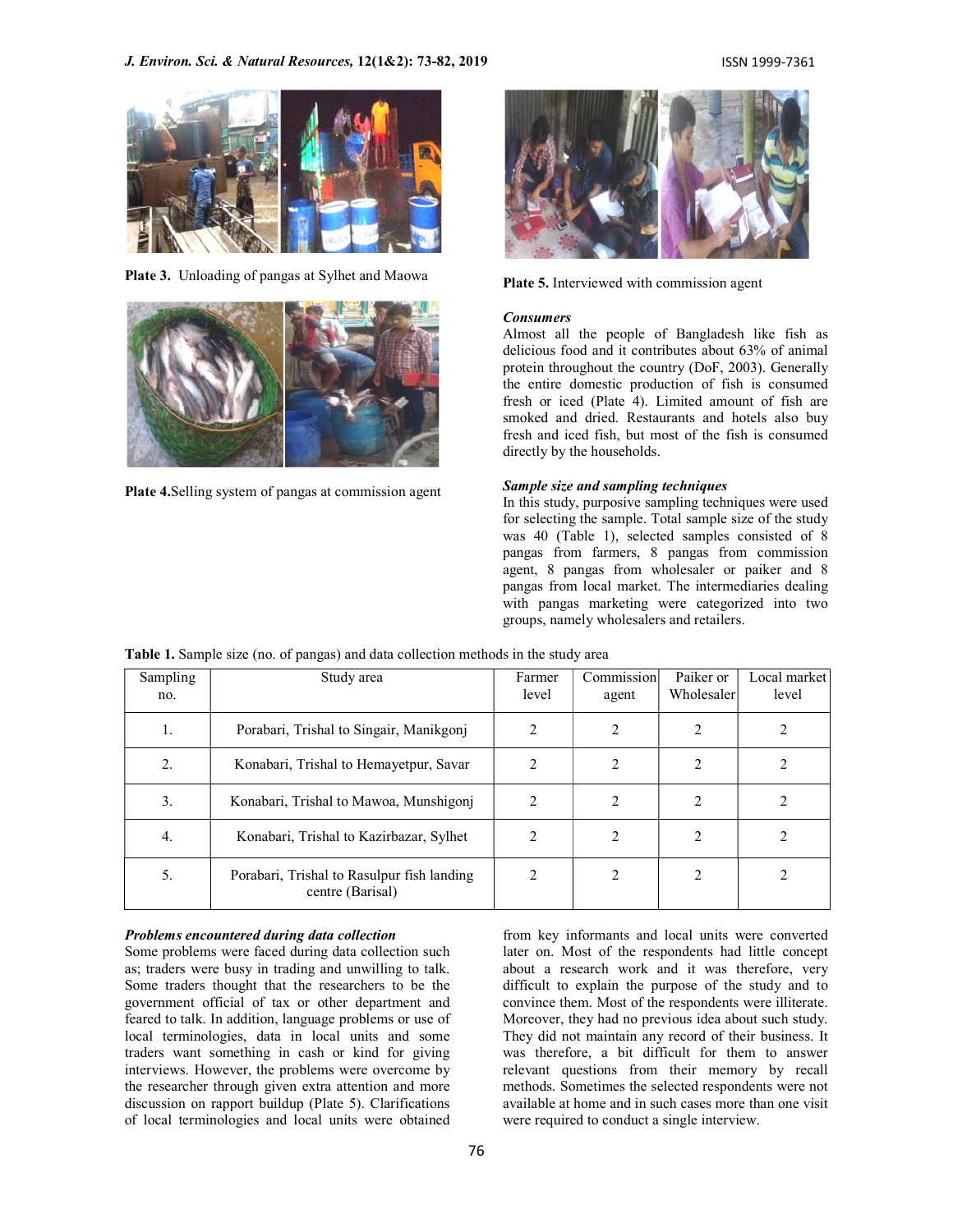#### Data processing and analysis

After collection of data from the field, these were verified to eliminate errors and inconsistencies. Some of the collected data were in local units, due to respondent's familiarity with those units. These data were converted into international units, before transferring to the computer. Preliminary data sheets (in computer) were compared with the original questionnaire and result sheets to ensure the accuracy of the data entry. The data were processed and finally analyzed using microsoft excel software. At each stage of the survey, data were checked up and transferred into computer.

#### Results and Discussion

The livelihoods of large number of people are associated with the pangas (Pangasius hypophthalmus) production, distribution and marketing systems from Mymensingh region to different area of Bangladesh, with conspicuous socio-economic conditions. The present results describe the existing pangas marketing systems, problems and value chain issues and quality aspects during transportation. This description is based on results of primary data collected when pangas

transported from Trishal upazila, Mymensing to different region such as Manikgonj, Munshigonj, Savar, Sylhet and Barisal fish market.

#### Starting of pangas farming

During the survey, it has been known that the culture of pangas started at Trishal upazila of Mymensingh region by some rich people (mainly construction contractors) in leased ponds. Observing fast growth, high yield and net profit many local farmers and young educated people became motivated and started pangas farming. In this way pangas farming expanded in the region within a few years. Presently pangas are cultured in almost all upazilas of the Mymensingh district and relatively at higher level in Trishal upazila. Among the sampled farmers of Trishal, 6% pangas farmers started pangas farming in 1991-95, 22% farmers started in 1996-2000. 38% started in 2001-05, 22% farmers started in 2006-10 and another 12% farmers started in 2011-2015 (Figure 3). However, the trend of pangas farming is still increasing in this area. Sadi (2013) reported that 7% farmers started pangas farming in 2010-11, 33% in 2005-06, 44% in 2000- 2001 and 16% farmers in 1995-96 in Muktagacha, Valuka and Trishal upazila.



Fig. 3. Years of pangas farming

# Category of pangas farmers on the basis of farm size<br>Among the pangas farmers in studied area. 60% was<br>Farmers category Among the pangas farmers in studied area, 60% was found to be small  $($ <10 acre), 27% medium  $(10-50)$ acre) and 13% large (>50 acre) farmers. The number of small and medium farmer's trend to be higher in selected area (Figure 4).



Fig. 4. Pangas farmers on the basis of farm size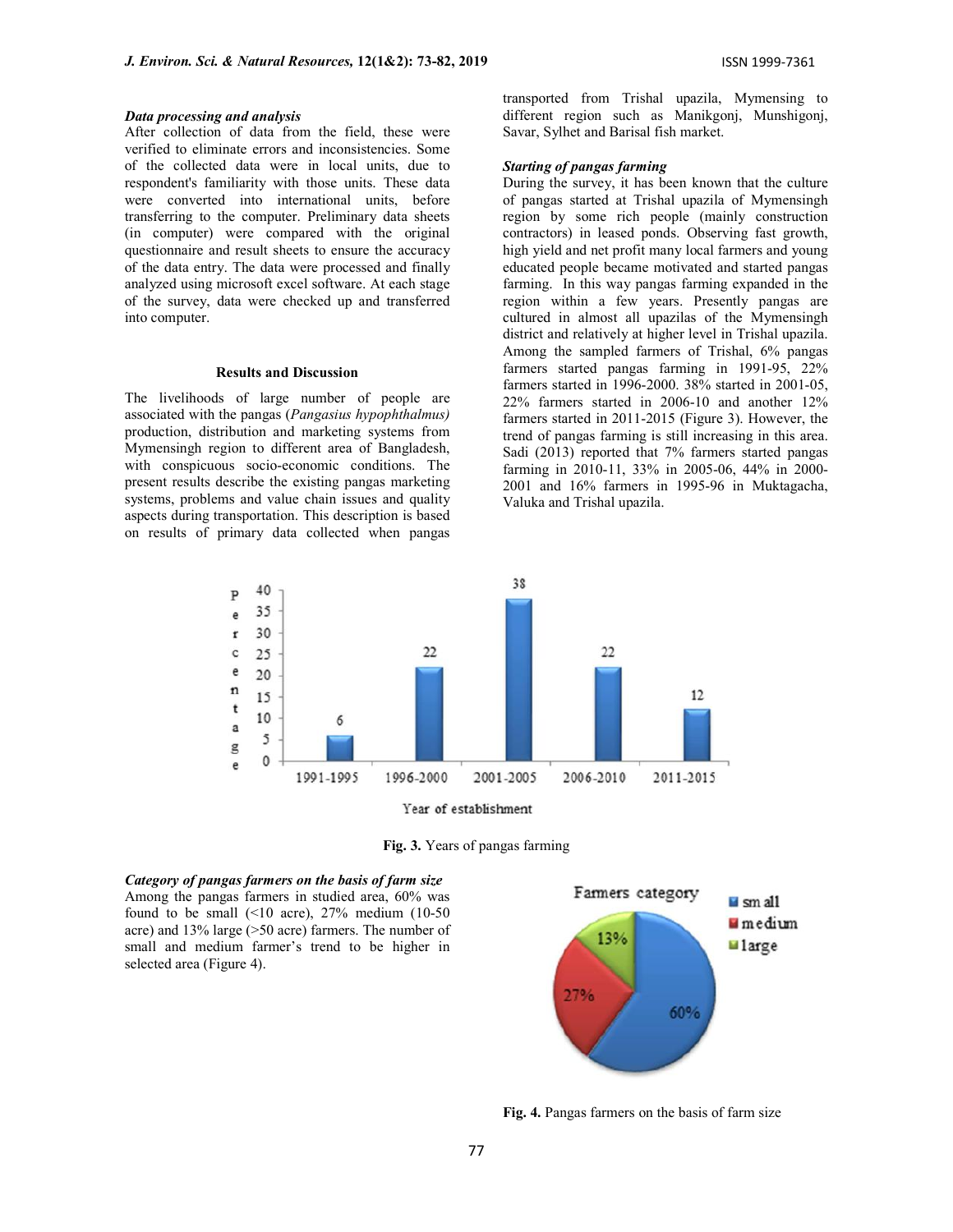In the study area, the best season of fish farming was reported to be started in January and end in May. The fish fingerlings are stocked in May to June and harvested from November to January. It was also found that, 87% farmers cultured pangas with other fish (polyculture), whereas 13% farmers cultured only pangas (monoculture). The highest percentage of polyculture farmers was found in this area (Figure 5). Maximum polyculture farmers used carps including Rohu (Labeorohita), Silver carp (Hypophthalmichthys molitrix), Catla (Catla catla), Mrigal (Cirrhinus cirrhosus), Tilapia (Tilapia mossambica) and Nilotica (Tilapia nilotica) with Pangas (Pangasius wooden or metal buckets, vats, barrels, plastic bags, hypophthalmus). Ahmed (2003) observed the best period of polyculture was from April to December. Hossain (2001) reported only 26% of the ponds were used for culture of monoculture and 74% of the ponds were used for pangas with indian major carps. From the survey, it was found that 92% farmers carried out polyculture system. Rahman(2006) showed that around 90% of the farmers cultured pangas with carps.



Culture techniqes

Fig. 5. Fish culture techniques in terms of species composition in the study areas

## Harvesting and marketing of fish

In the study area, the best harvesting season were found to be June to July and November to January. It was also found that 90% farmers harvested their fish completely and only 10% of farmers harvested partially. The farmers were reported to harvest their farmed fish when it reached around 500 g to 2 kg in size. Normally all the fishes of a crop in a pond were harvested at a time and then the ponds were made ready for the second crop of the year. Those who cultured only one crop in a year harvested fish when it reached about 1 to 1.5 kg in size in 10-11 months. Some large farmers reported to have their own fishing net and fisher group formed by the farm labors. In the community there are separate fishers group with nets formed by rural poor who do fishing farmers pond on contract basis. In the study area, 95% of the farmers reported to sell their fishes mostly to arotdar, sometimes small traders and occasionally to larger traders. The small traders sell the fishes to retailers in local markets and in neighboring districts, sometimes to larges traders and arotdar or wholesaler sell the fishes by commission agent in different region from

Trishal upazila under Mymensingh district. The medium and large farmers (95%) sell their fishes to large traders who transport the fish in live condition to Dhaka, the capital city and the northern districts of the country. The fish are transported in PVC drums with freshwater. The selling price of fish varied according to the size and qualities; however the average selling price of pangas was BDT 80-85 per kg in farmer level and BDT 120-130 per kg in local market.

#### **Transportation**

Fish are generally transported in containers such as cans of different sizes, pots or ceramic or metal, and bamboo section but in the study areas, the fish farmers and intermediaries mostly use plastic barrel with deep tube well water to transfer product from the producing areas to commission agent by using truck. They transported 40 kg fish/plastic barrel from farm to commission agent. In the study areas it was observed that, 20% of wholesalers used van, 35% rickshaw, 25% used tempo and 20% used by-cycle to transfer their products from commission agent to local markets. On the other hand, there are about 26% of traders used tukri, 14% used jhuri, 12% used dali, 24% used jhaki 87 and 24% used plastic basket to transporting of pangas from commission agent to local market. ulture farmers used carps including<br>
(Carla carla), Mrigal (Cirrhims<br>
17 **Transportation**<br>
(Carla carla), Mrigal (Cirrhims<br>
18 at generally transport in containers such as<br>
(Carla carla), Mrigal (Cirrhims<br>
18 at general v

#### Comparative market survey

In the study area, different fish markets were chosen to carry out comparative market survey namely: 1) Singair fish market, Manikgonj 2) Maowa, Munshigonj 3) Savar, Dhaka 4) Kazir bazar, Sylhet 5) Rasulpur fish landing centre, Barisal. The following address comparative pangas trading in different markets.

#### History of pangas marketing

The survey results indicated that fish marketing history in Trishal upazila under Mymensingh district was contradictory. None can give the exact information. It was found that marketing first started at Karwan bazar of Dhaka before 1999-2000. Over this time, fish marketing has become a profitable business and has generated new employment. In Mymensingh town, pangas marketing was first started about twelve to thirteen years ago. It was found that pangas marketing started at Dhaka in 1999, while in Manikgonj it started during 2000. As pangas is easily acceptable by all level of people, due to its taste and comparatively low price, the trading of this fish has become more profitable. Now many people are involved in pangas trading.

# Season and time of pangas marketing

The season and time of pangas marketing is almost around the year. Since pangas is mainly a cultivable fish, the peak culture season is from July to September. In Trishal, normally farmer sells their fish in arotdar and arotdar are engaged in pangas harvesting directly from farmer pond at afternoon 3.00 p.m. to 8 p.m. Then arotdar were transported these fish from Trishal to different region in their selected commission agent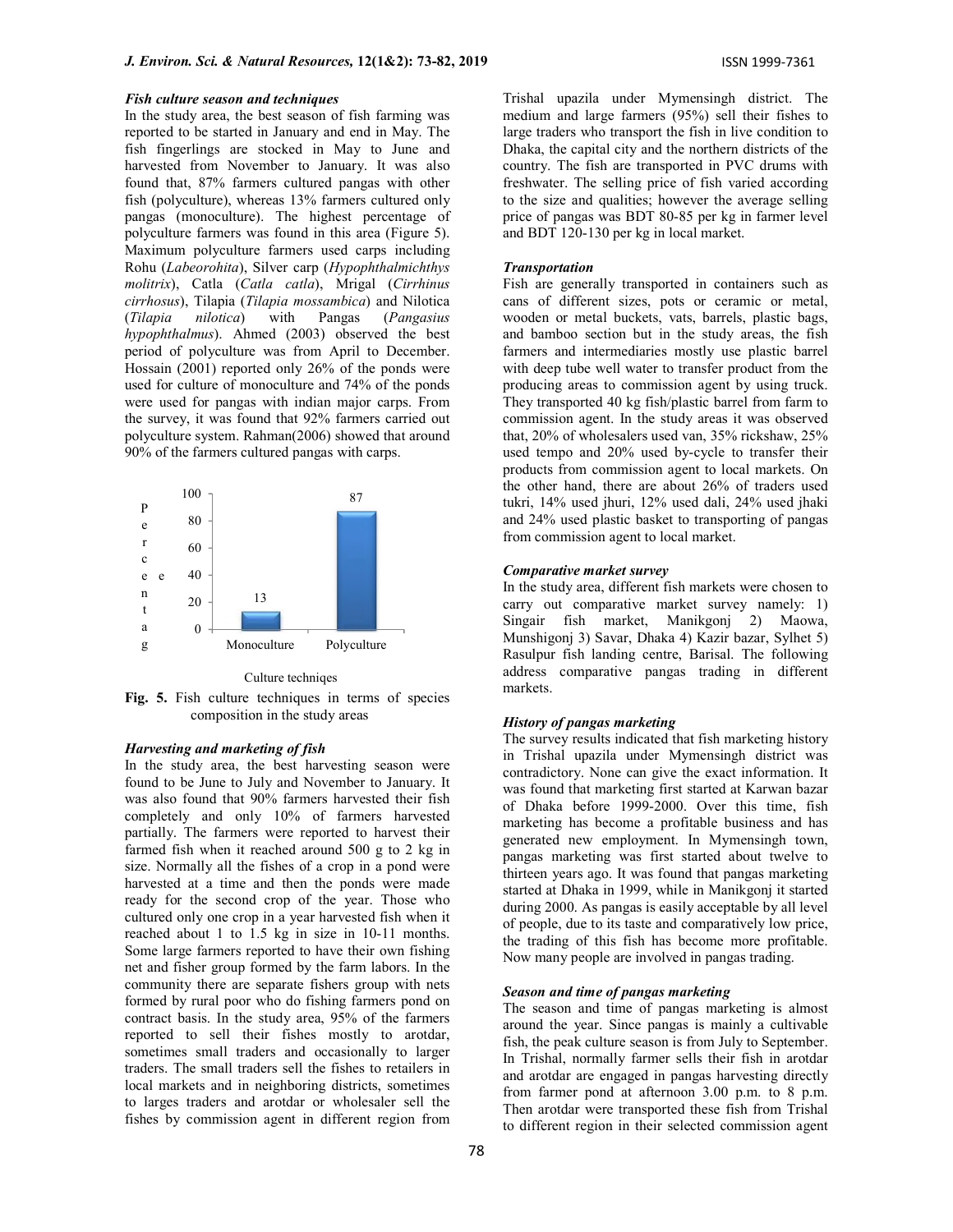at night. While in commission agent sell these fish early morning with limited profit. Paiker (wholesaler) brought fish from commission agent and transport in local market by van, rickshaw, auto, by-cycle etc. In local market paiker or wholesaler are engaged from morning 8.00 a.m. to 12.00 a.m. and some fish market engaged from evening (5 p.m.) till night (10 p.m.). Some traders can sell their fish earlier and engaged other works.

## Amount of pangas sold and dead fish

According to the survey, it was found that pangas arotdar of Trishal upazila transported 3 to 6 ton pangas from Trishal upazila to different areas and average of 1600-2800 kg fish transported daily every truck, its vary on consumer demand and market price. There are around 8-15 arotdar involved in Trishal upazila for fish transportation from Trishal upazila to different areas. At the time of transportation, some fishes die that's why fish market price become decrease. The traders not only sells pangas fish, they also engage in selling other fish species, like Indian major carps, exotic carps, catfishes, snakehead fish, small indigenous fish etc. in different market.

The study result shows (Figure 6) that after transportation of pangas from Trishal upazila to different areas by truck, huge amount of fish were died and many fish injured. As a result dead pangas fish price ultimately decrease and this losses decrease profited for arotdar business. On the other hand significant quantity loss was observed for the fish due to transportation from different farms of Trishal areas to different areas of Bangladesh such as Savar, Manikgonj, Maowa, Sylhet, and Barisal. The quantity loss was found 8%, 10%, 15%, 18%, and 19% after reaching to the different destination from Trishal upazila.



Fig. 6. Dead pangas (Pangasius hypophthalmus) fish (%) after reaching to the different destination from Trishal upazila

#### Supply of pangas

Pangas seems to be accepted by all religious and social groups. In general, the higher income groups buy large size fish and the lower and middle class being able to

afford medium sized and small fish. Small restaurant and hotel also buy pangas but most of the fish is consumed by the households. Pangas is a very tasty fish and it has also low price. So, all level of people is easily access to purchase the fish.

Pangas is mainly supply into the market from different area of Mymensingh district. Most of the fish comes from Trishal, Boilor, Churkhai, Gouripur, Phulpur, Netrokona and Muktagacha. Statistics on fish sale and supply are not available but according to market survey, the daily supply of fish in different market on their market demand. The market share of pangas in different markets varies according to the demand availability in that area.

## Supply chain of pangas

Supply chain is a system of organizations, people, activities, information, and resources involved in moving a product or service from supplier to customer. Supply chain activities involve the transformation of natural resources, raw materials and components into a finished product that is delivered to the end customer. Distribution functions may be defined as major specialized activities performed in accomplishing the distribution process of equalization. Distribution system plays the connecting link between the first stage fish farmer and the last stage consumers. By the means of the channel members (local traders, fishers or fish farmer, aratdars, mahajans, wholesaler, distributor etc.) the harvested fisheries are transferred from producers to consumers. Fish distribution channel is almost entirely managed, supported, financed and controlled with rules by traditional and skillful middlemen. Tradition and the strength held by separate channel members who affect the distribution system and the fish farmers are very sensitive to this as they never directly communicate with consumers. Fishermen and other paikers have no proper education or knowledge to make the best out of the supply chain management. The fish farmer cannot communicate with the market directly or sell to households because the market communication is mainly made by the middlemen and the wholesaler will not permit this in most of the time and the aggressive behavior of retailer towards the fish farmer who sells their fishes directly to households. This situation involves lots of intermediaries in the fish supply chain. Live pangas have longest supply chain among fishes such as six intermediaries such as fish farmer, aratdar, commission agent,paiker, retailer and consumer respectively.

Khan (1995) conducted a study on fish marketing in some selected areas of Bangladesh. In the study areas, two marketing channels were identified. One was fishermen $\rightarrow$  aratdar (commission agent)  $\rightarrow$  paiker (wholesaler)  $\rightarrow$  retailer $\rightarrow$  consumer and the other was fishermen $\rightarrow$  paiker $\rightarrow$  consumer (Figure 7). He also identified the problems of fish marketing in the selected areas. Those were shortage of capital, fluctuation and low price of fish, perishability of fish, inadequate transportation facilities and high storage charge. Khan (1995) identified two marketing channel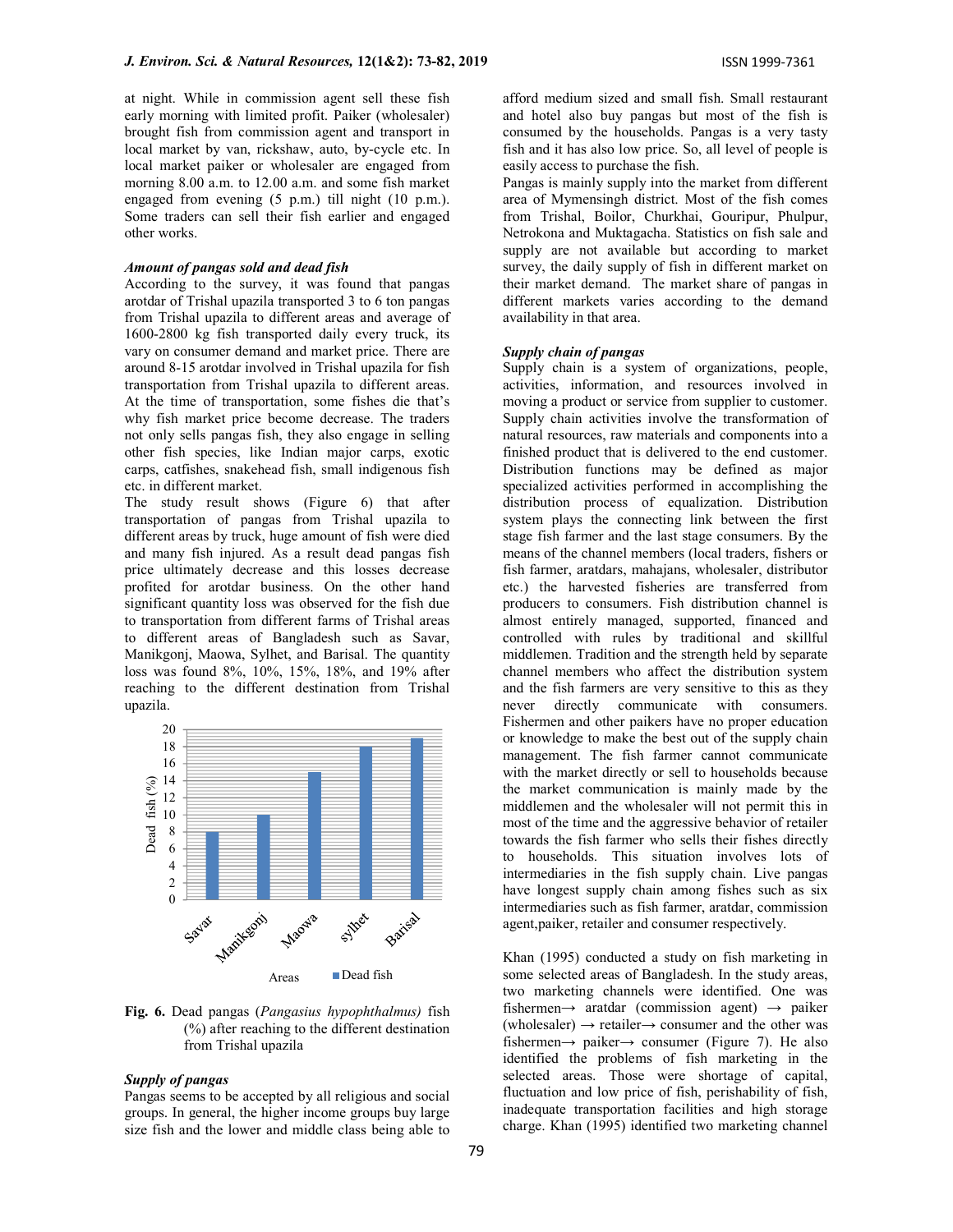in Netrokona and Mymensingh town, one was fishermen-aratdars (commission agents)-paikers (wholesalers)-retailers-consumers and the other was fishermen-paikers-consumers.

Supply chain of pangas from Trishal are given below-



Fig. 7.Supplychains of pangas (*Pangasius hypophthalmus*) from Trishal upazila to different areas of Bangladesh

During the market survey, it was found that the pangas farmers mainly sell their fishes to arotdar and arotdar sell their fish to commission agent. They sell 95% of fish to the wholesalers or paiker, 2% to the local fish traders, 2% to the retailers and 1% to the consumers. Commission agent sells of pangas to the wholesaler or paiker through open auction system. Commission agents play an important role between farmers and traders for selling and buying fish.

#### Value chain for pangas marketing

Marketing channels are the alternative routes of product flows from producers to consumers. Value chain may be long or short for a particular commodity depending on the qualities of products, size and nature of consumers and producers and the prevailing social and physical environment. Dominant supply chains of pangas in the study areas are shown below: Five major value chains are identified for pangas in Maowa (Munshigonj), Singair (Manikgonj), Savar (Dhaka), Kazir Bazar (Sylhet), Rosulpur fish landing centre (Barisal).

# Comparative marketing price of different markets

The average marketing price of fish in farmer was tk 85 to 92 per kg. The average marketing price of commission agent, paiker or wholesalers and retailer in markets were tk 95 to 105, tk 98 to 105 and tk 105 to 110 per kg respectively (Figure 8). Finally consumer get these fish tk 110 to 130 per kg but the price of dead fish decreased nearby half and the price varies from tk 60 to 90 per kg. These variations in price depend on

some factor such as availability of fish in different region, consumer demand, distance, transportation, and road condition etc.



# Fig. 8. Average market prices (Tk/kg) of pangas fish in different level constraints in fish distribution

In fish distribution system among different constraint the infrastructure lack of hygienic in fish landing centers, illiteracy, ignorance towards fishermen, lack of awareness, poor economic condition of the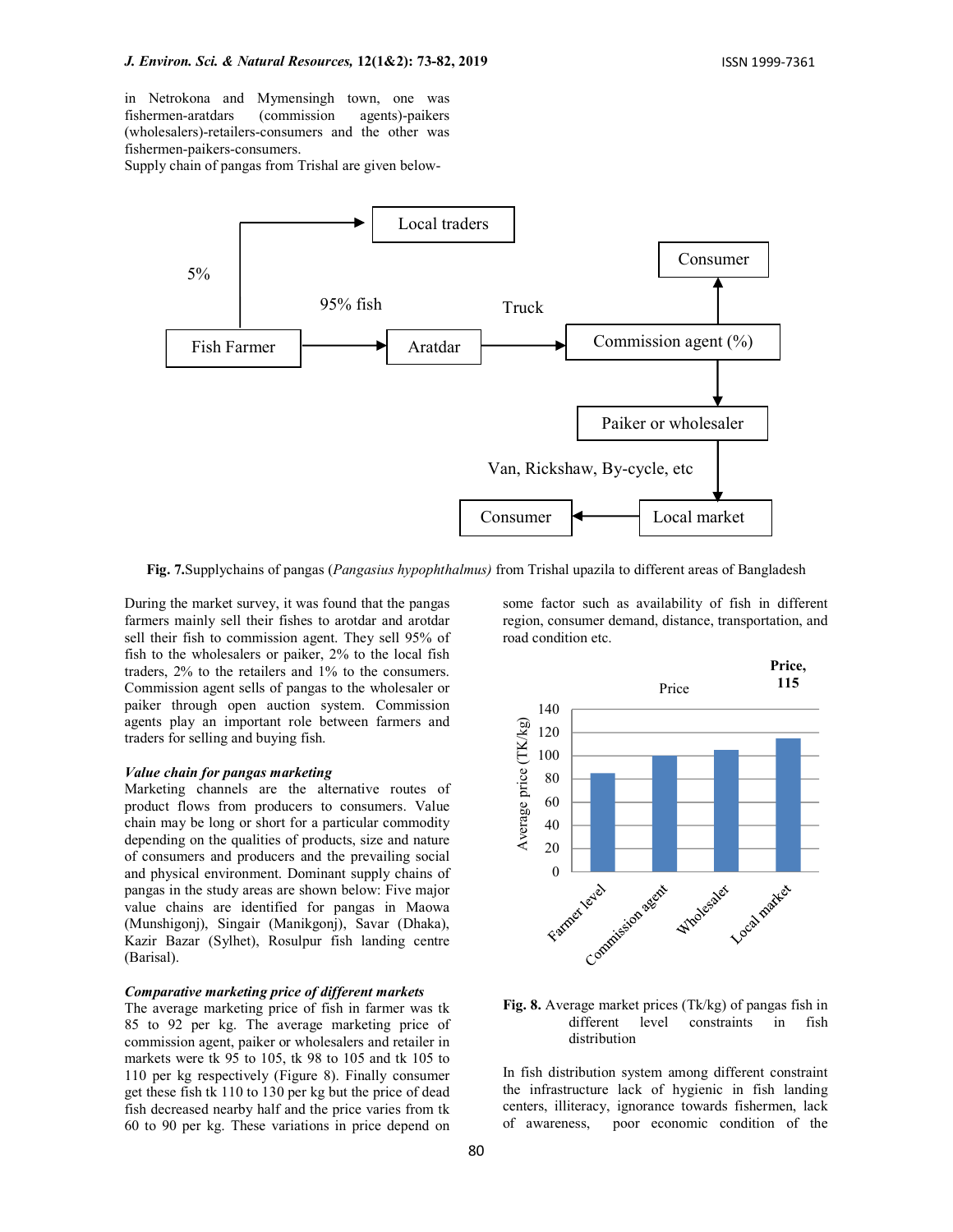fishermen, appropriate cold storage, transportation and preservation facilities etc. are the most severe. Problems are particularly serious in certain areas where the transportation and distribution facilities are inadequate, and also lack of insulated and refrigerated fish vans, electricity, and wastage of ice and open (cover on truck) for carrying fish. Lack of proper knowledge on modern techniques in controlling fish farms, ignorance or being careless in managing personal hygiene of the worker, isolation of fishermen from their wholesale market etc. are also regarded as the constraints of fish distribution. Dominance of mahajans, aratdar in capture fishing is so firmly established that it is difficult to introduce any new arrangement. The consumers have to pay higher price due to the participation of too many intermediaries in the distribution channel, but the actual fishermen do not get the perfect price for their products and the major shares go to the intermediary's pocket. The wholesale market is not in a good condition also. Lack of adequate drainage system, lack of facilities for washing down, dirty floor, lack of toilets, lack of auction place at peak period, lack of mechanical weighing equipmentetc. are regarded as the other constrains for efficient fish distribution system in this market at one hand. People are not eager to buy fishes from market because of unhygienic environment.

#### Conclusion

From the obtained results the present study some important observations were recorded that,the best harvesting season were found to be June to July and November to January; about 90% of the farmers harvested their fish completely; daily supply of pangas from five farms of Trishal upazila was estimated to be 1.38 tons by truck to different areas; price of pangas depends on market structure, quality, size, distance, weight, seasonal variation and regional perception. On the other hand, significant quantity loss was observed in fish 8%, 10%, 15%, 18%, and 19% after reaching to Savar, Manikgonj, Maowa, Sylhet, and Barisal from Trishal. Therefore, it was strongly recommended that proper handling of live fish must be ensured during transportation to attain quality pangas at consumer level.

### References

- Ahmed, F. 2003. Comparative study on carp polyculture practices of three different NGOs in Mymensingh district, MS Thesis, Department of Fisheries Management, Bangladesh Agricultural University, Bangladesh.
- Ali, H. 2009.Assessment of stakeholder's perceptions on pangas aquaculture dialogue (PAD) standards in two villages, Mymensingh, Bangladesh. MS Thesis. Department of Aquaculture, Bangladesh Agricultural University, Bangladesh.
- Awel, M., Shumeta, Z, Mitiku, F. 2018. Analysis of Fish Value Chain: The Case of Gilgel Gibe Dam Reservoir, Southwest of Ethiopia, Journal of Economics and Sustainable Development, 9 (19): 38-48.
- BBS.2016. Bangladesh Bureau of Statistics. Statistics Division. Ministry of planning, Government of the People's Republic of Bangladesh.
- Chandrasekera, C. H. M. T. 1994. Fishery Cooperatives in Asian countries.In socioeconomic issues in coastal Fisheries Management, Proceedings of the Indo-Pacific Fishery Commission (IPFC) Symposium, Bangkok, Thailand, 8: 230-236.
- De Silva, D. A. M. 2011. Value chain of fish and fishery products: origin, functions and application in developed and developing country markets, Value chain project, and Food and Agriculture organization.
- DoF. 2003. Compendium on fish fortnight 2003, Department of Fisheries, Ministry of Fishery and Livestock, the People's Republic of Bangladesh.
- DoF. 2016. Fishery statistical yearbook of Bangladesh, 2014-2015 fisheries resources survey system, Department of Fisheries, Bangladesh.
- Ferdous, A., Salauddin, P., Idris, A.M., Madan, M. D. 2012.A Value-chain Analysis of International Fish Trade and Food Security with an Impact Assessment of the Small-scale Sector.
- FAO. 2014. The State of World Fisheries and Aquaculture. Fisheries Department.FAO.Fisheries Technical Paper No. 500. pp. 196-197.
- Hannan, M. A., Alam, A. K. M. N., Mazid, M. A., Humayun, N. M. 1988.Preliminary study of the culture of *Pangasius pangasius*. Bangladesh. Journal of Fisheries science, 11(1): 19-22.
- Hossain, M. I., Islam,M. S., Shikha, F. H., Kamal, M., Islam, M. N. 2005. Physiochemical changes in Thai pangas (Pangasius sutchi) muscle during ice-storage in an insulated box. Pakistan Journal of Biological Sciences,8(6): 798-804.
- Khan, M. A. R. 1995. Fish marketing in some selected areas of Bangladesh, MS Thesis, Department of Co-operation and Marketing BAU, Bangladesh.
- Kohl, R. L., Uhl, J. N. 2005.Marketing of Agricultural product, New York, Macmillan Publishing.
- Kulmiyei, A.J. 2010. Assessment of the Status of the Artisanal Fisheries in Punt-land through